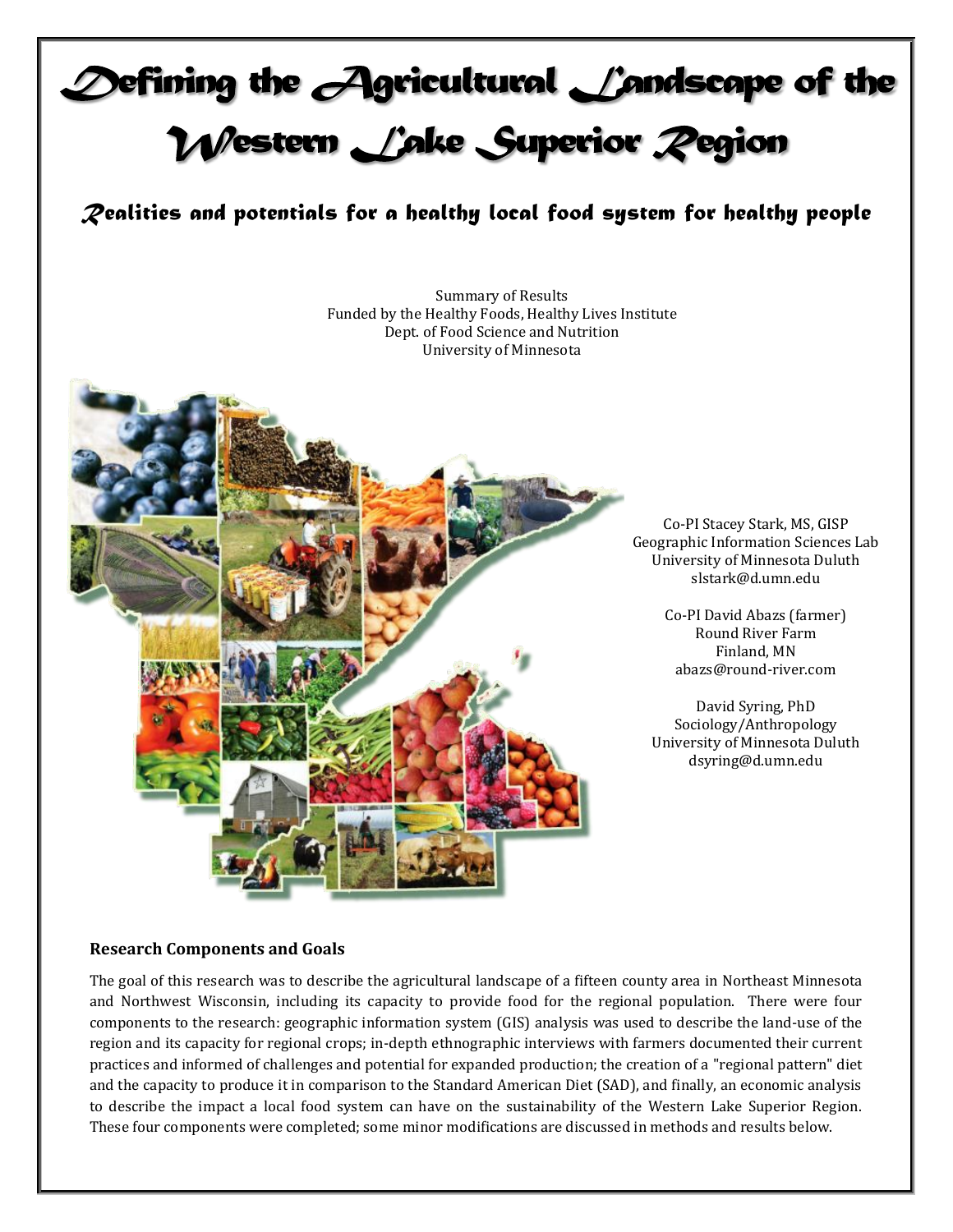# **Geographic Information Systems Analysis**

A fifteen county region was identified based on physical aspects of the region and the social and cultural nature and functions within this region. Iron County was added to our original fourteen county proposal after a suggestion from an agricultural extension agent with a good understanding of how that county's farmers identified their growing region. A 479,856 (2008 census) human population lives within this 18.6 million acre region. The economic value of the food consumed within this region totals over 1.26 billion dollars (2006 food dollars estimates) while the food production onthe- farm dollars total over 193 million dollars. The USDA 2007 census reveals that this farm value was produced from 5,602 farms averaging crop sales of \$31,903 per farm with the average farm size equaling 216.5 acres. These are the data which we based our research on as we developed our methodology and work plan.

To determine our agricultural land potential, we conducted a geographic information systems overlay process using variables representing suitable land available for food production. We eliminated land covered by lakes, rivers, or wetlands (35% of our region). We then eliminated all the land with a fifteen percent slope or steeper and developed land, removing another 9% area. Forty-five percent of the land was left in MN (6,093,900 acres) and seventy percent of the area remained in WI (about 3,459,200 acres). We then used county digital soil surveys (SSURGO) with a crop productivity index to further restrict the land to soils with a better than average productivity (by county). Finally, areas were eliminated that were defined as "forest" (any type) by the GAP land use data. In Minnesota a total of 1.232 million acres remained meeting all "suitable" criteria, and in Wisconsin, the total "suitable" was 460 thousand acres. This amounts to about 9% of the total area in the fifteen counties. Table 1 lists the acres meeting all "suitable" criteria by county. Figure 1 illustrates the total of 1.692 million acres, a conservative estimate of the amount of land that is available for future agricultural pursuits in building a regional food system.





 Table 1. Acres meeting "suitable" criteria by county.

| <b>County Name</b> |    | <b>Acres Meeting</b><br>Criteria |
|--------------------|----|----------------------------------|
| Aitkin             | MN | 125,976                          |
| Carlton            | MN | 81,445                           |
| Cook               | MN | 40,914                           |
| Itasca             | MN | 296,257                          |
| Koochiching        | MN | $\Omega$                         |
| Lake               | MN | 52,209                           |
| Pine               | MN | 251,299                          |
| St. Louis          | MN | 384,293                          |
| Ashland            | WI | 43,505                           |
| Bayfield           | WI | 93,171                           |
| <b>Burnett</b>     | WI | 100,044                          |
| Douglas            | WI | 83,248                           |
| Iron               | WI | 12,723                           |
| Sawyer             | WI | 51,942                           |
| Washburn           | WI | 75,124                           |
| <b>TOTAL</b>       |    | 1,692,150                        |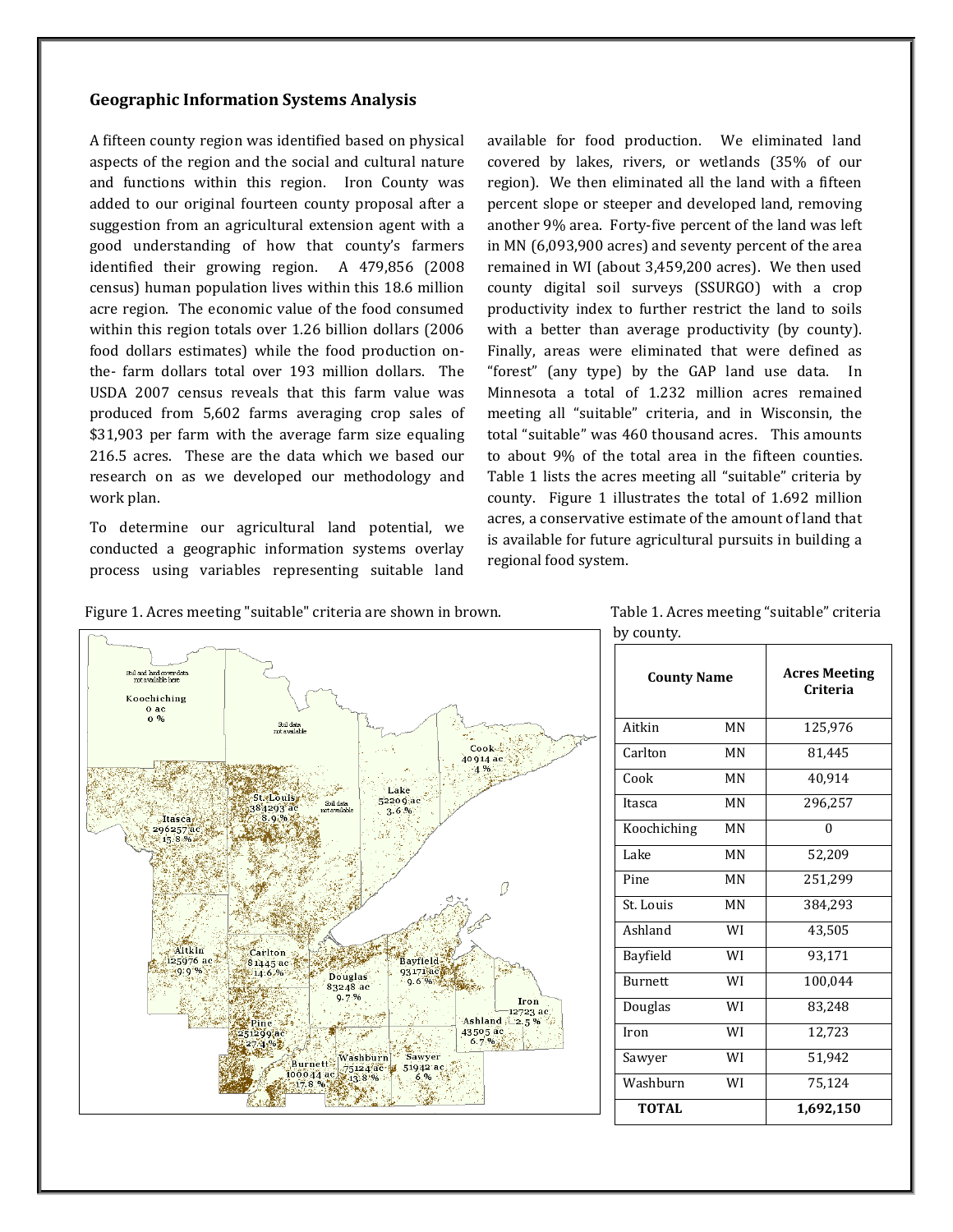### **Ethnographic Interviews**

We interviewed 26 farmers, 13 conventional farmers and 13 organic or certified organic producers of meat, dairy, fruit, grain, CSA vegetable, vegetable greenhouse production and wild harvests. The interviews revealed a wide range of perspectives and some common threads.

*Strengths of the existing food production landscape in our region include:*

- 1. Dedicated producers who have years of commitment and knowledge of their soils, customers and climate;
- 2. Independent and experimental producers who learn effectively both from trial and error and by using available educational resources (i.e. agricultural extension; publications; nonprofit agricultural groups, such as Sustainable Farming Association; fellow farmers, etc.);
- 3. Diverse lands, soils, and microclimates that lend themselves to a variety of crops, production scales and approaches;

*Constraining conditions on the local/regional food system include:*

- 1. Cool, short growing season and challenging soils;
- 2. Meager economic benefits of producing food under current commodity-market driven system;
- 3. Limited labor resources for intensive production (related to 2)
- 4. Minimal presence of infrastructure for processing and distributing foods;
- 5. Limited access to mass consumer markets;
- 6. A population of producers without clear plans or fiscal means for their own retirement and/or succession for their operation.

### **Nutrition Research: Western Lake Superior Healthy Diet ("regional pattern") diet**

A group of individuals were identified and asked to participate in the development of a "Western Lake Superior Healthy Diet" (WLSHD) that would address growing, health and cultural issues. The group of doctors, nutritionist and dietitians along with expertise with Native American medical issues including diabetes and heart disease was formalized. The group was given the task to answer some broad questions that will likely lead to subsequent nutritional research on Western Lake Superior regional foods:

- 1. Quantify this region's food consumption based on the average Standard American Diet (SAD) pattern?
- 2. What would be an optimal diet pattern for WLSR that focuses as much as possible on local, seasonally available foods?
- 3. How would a regional diet particularly benefit people of the region in addressing health problems (e.g. diabetes) that particularly trouble indigenous populations?"

All task force members agreed that the most significant aspect of the WLS Healthy Diet is the total reduction of calories as compared to the Standard American Diet (SAD). This fact alone would provide many benefits for health. The other aspect of the new diet is that it contains no additional (added) calories of sugar. This recommendation as well, will help reduce suffering from health issues throughout our region. The group developed a healthy diet that can be 100% grown in our limited growing region. This diet provides the basis of a statistical comparison of building a local food system using the Standard American Diet (SAD) and the new regional diet. A graph summarizing elements of this diet in comparison to the Standard American Diet is shown in Figure 3.

We evaluated the amount of land that would be needed to meet the local portion of the Standard American Diet (SAD) and the new regional (WLSHD) diet. The final results show that a total of 500,671 regional acres, or 1.04 acres per person to provide



#### Figure 2. WLSHD vs. SAD